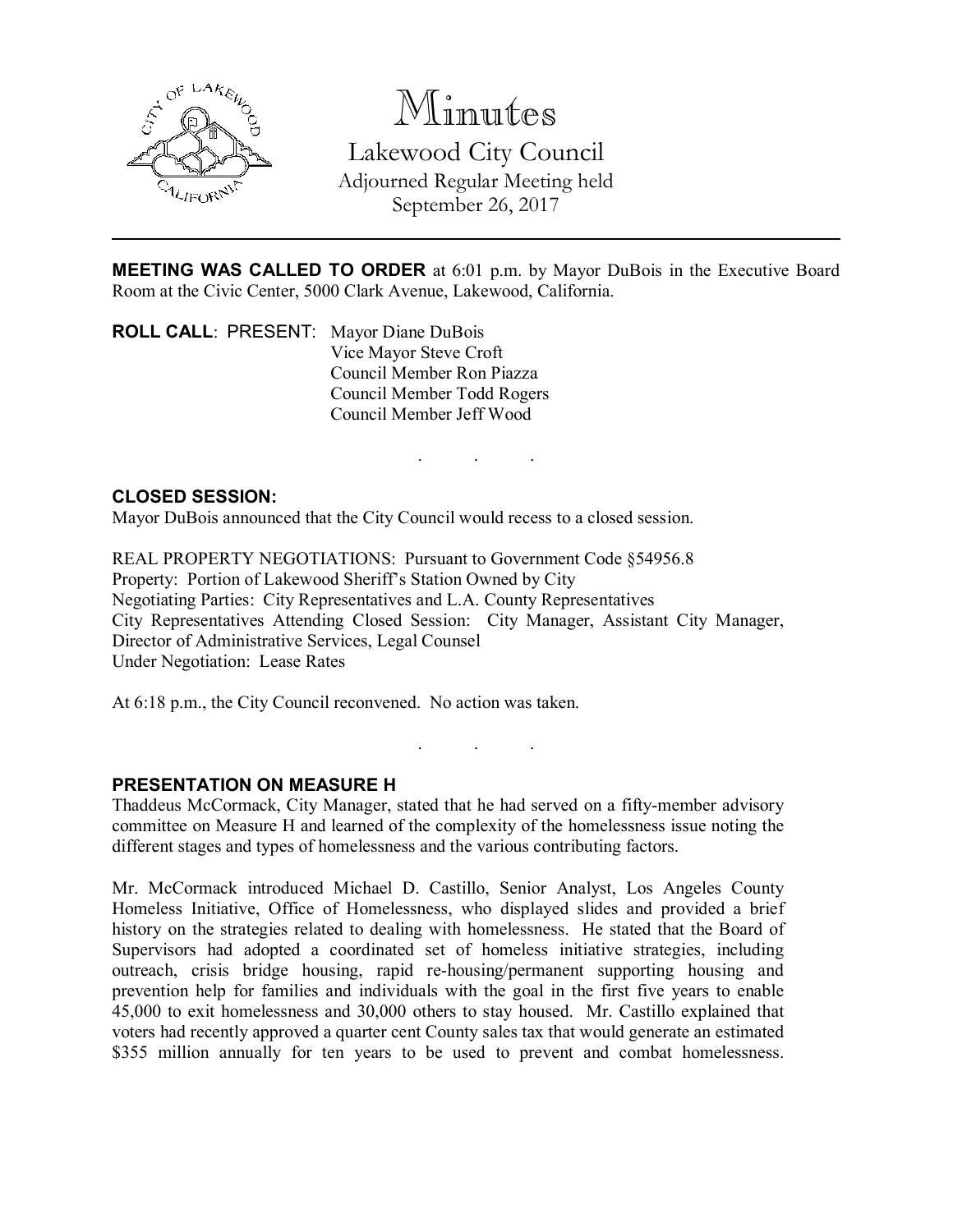City Council Minutes September 26, 2017 Page 2

## PRESENTATION ON MEASURE H - Continued

He described the E6 Countywide outreach system, which deployed multidisciplinary teams, made up of case management, mental health, substance abuse, and other outreach staff, in a coordinated, strategic and effective manner.

In response to Council Member Rogers's inquiry regarding staffing costs, Mr. Castillo stated that the funding enabled some flexibility and noted that a number of the analysts and support staff had been inherited from other County departments.

Mr. Castillo replied to Vice Mayor Croft's questions by stating that service planning area (SPA) 7 was made up of the cities, such as Lakewood, in the Gateway region. He noted that those being targeted as reporting individuals were general constituents, cities, law enforcement and service providers.

Mr. Castillo clarified for Mayor DuBois that the City of Long Beach was included in SPA 8, comprised of South Bay area cities.

Responding to questions from Mayor DuBois and Council Member Wood regarding the methods of reporting, Mr. Castillo explained that they were currently reviewing options that included web- or application-based processes which allowed for coordination among the different outreach teams and information sharing with various agencies.

Mr. Castillo stated that various County departments would contract for the provision of Measure H funded services and programs and noted that a Measure H Contracting Opportunities Guide was available on the Homeless Initiative website.

Tomasz Babiszkiewicz, Associate Director, South County People Assisting The Homeless (PATH), and Jonathan Sanabria, Program Manager, South County PATH, summarized the resources and successes of the Coordinated Entry System which allowed service providers to know the population and their needs; made accessing services easier for clients; reduced duplication of services through better coordination; maximized limited resources for more vulnerable individuals; and facilitated collaboration.

Captain James Wolak, Lakewood Sheriff's Station, described the law enforcement efforts related to addressing the concerns of the community with respect to the homeless and those living in encampments.

Lieutenant Geoffrey Deedrick of the County's Homeless Response Team, reported on the collaborative response involving a multidisciplinary team of outreach providers. He noted that while homelessness was not a crime, there was a criminal element associated with it which was neither overlooked nor allowed to infiltrate. Lieutenant Deedrick described the outreach process which included documenting encampments and allowing time for clean up and storage of personal property. He added that such considerate policing translated into trust among the community.